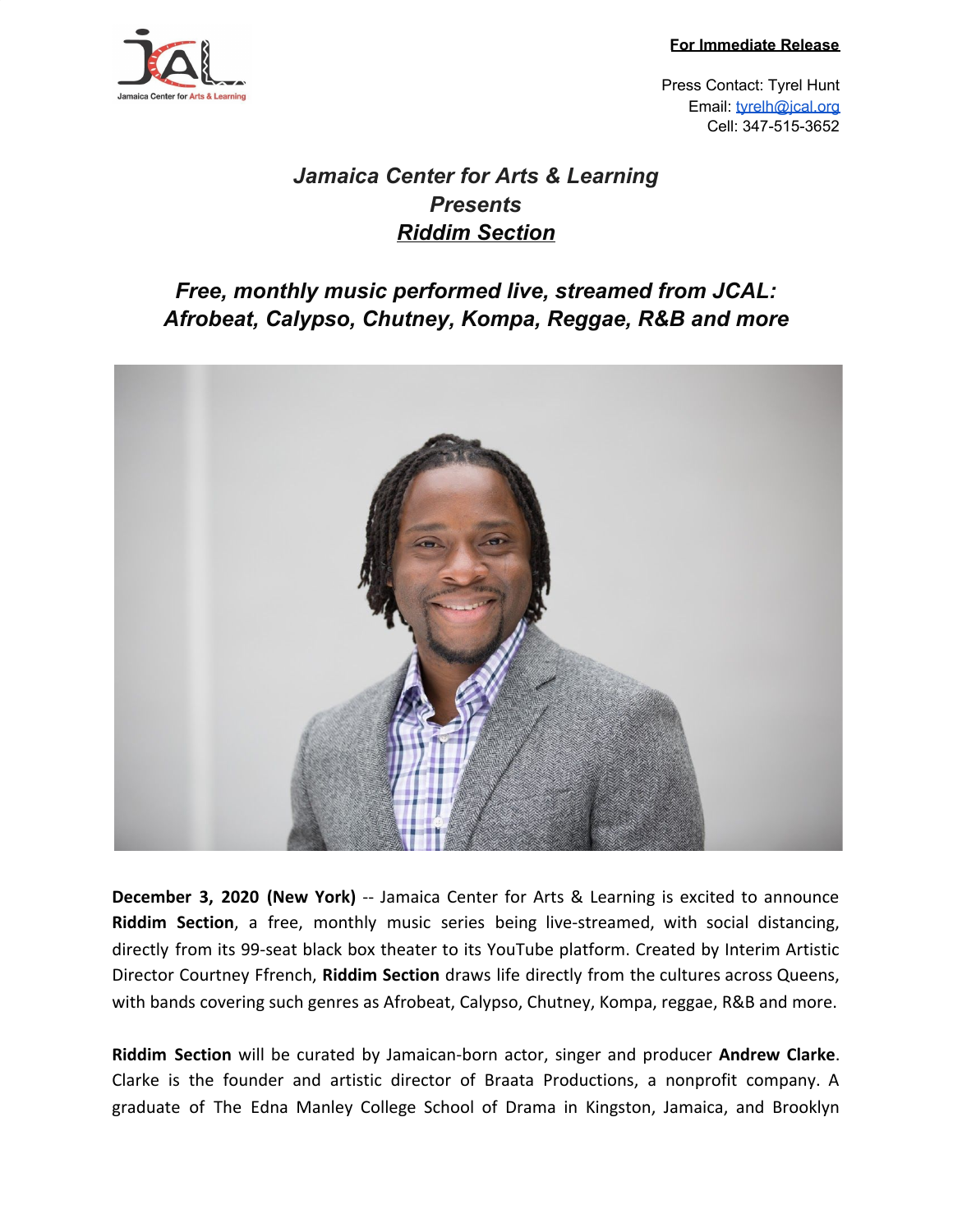

College in New York City, Clarke is an award-winning thespian and vocalist and a past recipient of the Prime Minister of Jamaica's Youth Award for Excellence in Arts and Culture.

The first performance will take place virtually via JCAL's Youtube on February 24th at 7pm. RSVPs are required via [this](https://jcal.meeter-app.com/event/Gi7Yue5kLO) link. The performance will feature acclaimed R&B musician and flutist Lea Anderson.

**Riddim Section**, along with such initiatives as Building Equity, ARTWorks, Jamaica Flux, 2nd Thursday Night Jazz, JCAL Education at Home and the NEA-funded Making Moves Dance Festival, embodies JCAL's commitment to a "community first, digital first" season of arts, culture and education opportunities.

The five **Riddim Section** concerts are at 7pm on JCAL's YouTube. Dates: **Wednesday, February 24; Wednesday, March 24; Wednesday, April 21; Tuesday, May 25; and Wednesday, June 23**.

"This has been such a treat," said Andrew Clarke, Curator of **Riddim Section.** "I'm bringing the musical influences of my life and training to a series that is rich, textured and showcasing a potpourri of sounds, styles and rhythmic patterns from different corners of the world. I'm excited to give the mainstage to music genres that don't always receive great attention."

Clarke added: "Now, more than ever, people of color need to see themselves on stage in ways that are fulfilling and uplifting. So in this series there will be something for everyone, from Afrobeat, Calypso and Chutney to Kompa, Reggae and more. Patrons will have their music palette satisfied -- and possibly get a taste of something new."

Said Courtney Ffrench, Interim Artistic Director of JCAL, "With **Riddim Section**, JCAL is proud to extend our tradition of offering live music, performed by diverse, multicultural musicians, to the public. We wish we could invite everyone into our 99-seat theater -- Riddim Section has to be live-streamed for now, with social distance -- but if you check out our YouTube, everyone can be a part of these concerts."

Added Leonard Jacobs, Interim Executive Director of JCAL: "Courtney's idea for **Riddim Section** has inspired and excited our whole staff since the moment he suggested it. And bringing on the gifted Andrew Clarke is a huge plus! We literally can't wait to get these concerts going!"

## **About JCAL**

Jamaica Center for Arts & Learning (JCAL), founded in 1972, is a multidisciplinary arts center based in the diverse community of Southeast Queens. Our mission is devoted to offering quality visual, performing,